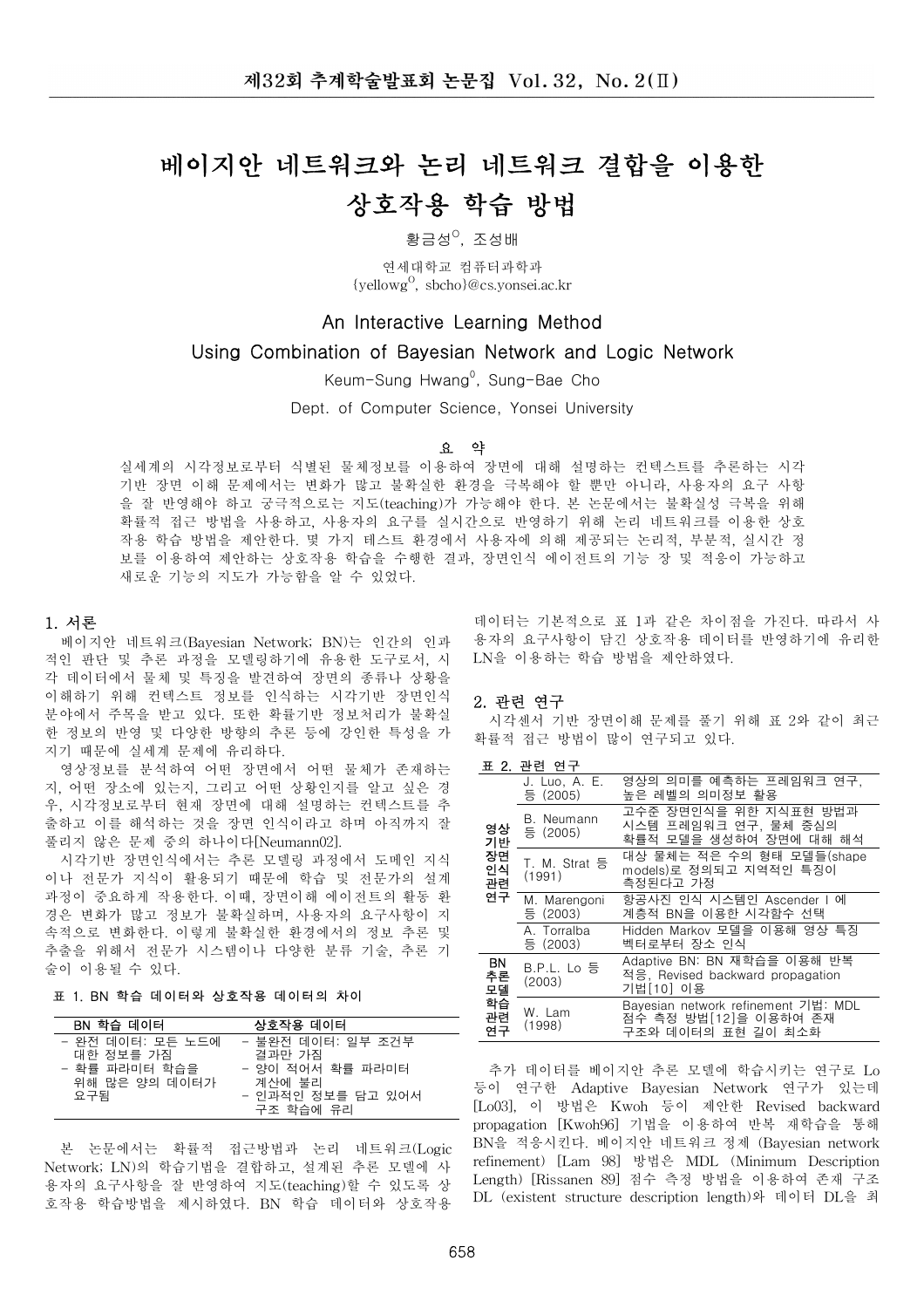소화시키는 방향으로 탐욕적으로 네트워크를 적응시킨다. Choudhury 등이 제안한 "boosting" 알고리즘은 데이터가 동적 인 상태에서의 BN 성능 향상을 위한 변경(alteration) 방법을 제안하고 있다.

# 3. BN과 LN의 결합에 의한 상호작용 학습

본 논문에서는 상호작용 데이터를 수집하여 추론모델을 확장 하거나 수정하기 위해 BN과 LN을 결합한 모델을 사용하는데, 그림 2의 오른쪽이 제안하는 결합 모델이다. 제안하는 방법에 서 LN은 BN의 앞단과 뒷단에서 추론 기능을 보조하는 역할을 수행하며, LN에 의해 계산된 결과는 BN의 결과에 우선한다. 하지만, 여러 개의 논리연산 결과가 서로 상충될 경우에는 BN 의 확률 값을 참조하여 우위를 정하고 우위 파단이 불가능할 경우에는 사용자에게 문의하도록 하였다.

## 3.1. 베이지안 네트워크

베이지안 네트워크는 그림 1에서 볼 수 있듯이 노드의 연결 관계를 표현하는 방향성 비순환 그래프(DAG: directed acvclic graph) 형태를 하고 있으며, 이 구조에 따라 정의된 조건부 확 률 테이블(CPT: conditional probability table)에 의해 적은 비 용으로 많은 확률 관계를 효율적으로 표현한다.



#### 그림 1. 베이지안 네트워크의 예

BN에서 주어진 증거 집합 E의 추론 결과 h에 대한 확률  $\mathit{Bel}(h)$ 는 Bayes' Rule에 의해 수식 (1)과 같이 계산된다.

$$
Bel(h) = P(h | E) = \frac{P(E | h)P(h)}{P(E)} = \frac{P(h \wedge E)}{P(E)}
$$
(1)

확률은 Chain Rule에 의해 수식 (2)와 같이 계산된다.

$$
P(x_1, \dots, x_n) = P(x_{i_1}) P(x_{i_2} | x_{i_1})
$$
  
\n
$$
\dots P(x_{i_n} | x_{i_1}, x_{i_2}, \dots, x_{i_{n-1}})
$$
  
\n
$$
= P(x_{i_1}) P(x_{i_2} | \pi_{i_3}) \dots P(x_{i_n} | \pi_{i_n})
$$
\n(2)

## 3.2. 논리 네트워크

논리 네트워크는 디지털 회로의 입출력이나 불리안 연산을 표현하기 위한 방법으로, 입력단과 내부 노드, 출력단으로 이루 어져 있고, 입출력 관계를 나타내는 논리 함수(혹은 노드 함수) 와 이들의 흐름을 나타내는 방향성 비순환 그래프(DAG)로 구 성되어 있다[Bishop04]. 노드 함수는 여러 개의 입력과 1개의 출력을 가지는 논리 함수로 이뤄져 있다. 본 논문에서 정의하 여 사용한 노드 함수는 표 3과 같다. 여기에서 vi는 논리 연산 값을 나타내며 true와 false를 가지는 불리안 형태이고. n 는 노 드를 나타내며,  $s_i$ 는 상태를 나타낸다. StateEq(·)와 IsInStateList(·)는 입력단에서 작동하는 입력 노드 함수이다. 출력단의 결과가 true일 경우에만 베이지안 추론 결과에 반영 하도록 하였다.

#### 3.3. 상호작용 학습과정

논리 네트워크를 학습하기 위한 과정은 그림 2와 같으며 다

음과 같은 내용이 수행된다.

# 표 3. 논리 네트워크의 노드 함수의 정의. v는 논리 연산된<br>불리안 값을 나타내며, n은 변수를, s는 변수 상태를 나타낸다.

| 노드 함수 정의                                | 노드 함수 기능                                        |  |
|-----------------------------------------|-------------------------------------------------|--|
| NOT(V)                                  | <i>v</i> 가 <i>false</i> 일 때 <i>true</i>         |  |
| AND $(\nu_1, \nu_2, \cdots, \nu_n)$     | レ/(1□□□□∂의 상태가 모두 <i>true</i> 일 경우에만<br>true    |  |
| OR $(\nu_1, \nu_2, \cdots, \nu_n)$      | v(1□□□□n의 값이 하나라도 true이면 true                   |  |
| StateEq( $n_1$ )<br>StateEq( $n_1$ , s) | 노드 n의 상태가 true이면 true<br>노드 n 의 상태가 s일 경우에 true |  |
| IsInStateList $(n_1, n_2)$              | 노드 꺼의 상태가 노드 16의 상태에 포함될<br>경우에 <i>true</i>     |  |

- Interaction: 사용자와의 대화를 통해서 정보 수집
- Reasoning: 질의에 대해 추론을 수행. 추론 결과가 주어진 정보와 다른 경우 추론 모델의 학습 수행
- Causality Extraction: 인과 관계를 찾아서 변수의 논리적 관계 정의. 네트워크 구조를 찾는 단계
- Variable Extraction: 새로운 증거 변수나 결과 변수를 찾아 서 등록 및 정의하는 단계. 유저에게 추가적인 정보를 요청하 기도 함
- Adapt Logic Network: 논리 네트워크를 적응 및 학습하는 단계
- Update Module: 베이지안 네트워크와 논리 네트워크를 결 합된 형태로 업데이트



그림 2. 논리 네트워크 기반 상호작용 학습 기법(좌측)과 BN-LN 결합 모델(우측).

#### 4. 실험

장소에 대한 추가 증거를 상호작용 데이터로 준 경우 이를 제안하는 논리 네트워크 기반 상호작용 학습 방법에 반영할 수 있다. 그림 3은 본 논문에서 학습한 결과 얻은 논리 네트워크 를 나타낸다. 표4는 학습에 사용한 상호작용 데이터 및 학습된 논리규칙의 일부를 나타낸다. 그림 3의 학습된 논리 네트워크 에 의해 사용 가능한 증거노드가 2개 증가하였고, 관련 증거에 의한 추론 정확도가 향상되었다.

상호작용 학습에 의해 학습된 네트워크의 추론 기능을 평가 하기 위해 장소별 상호작용 학습을 수행하고 장소 분류 성능을 평가하였다. 주어진 물체에 대한 존재 증거가 장소에 대해서 장소임을 확정하는 긍정적인 증거이거나 장소가 아님을 확정하 는 부정적 증거일 경우를 표 5와 같이 정의하고 AND와 OR을 이용한 규칙을 추가하였다.